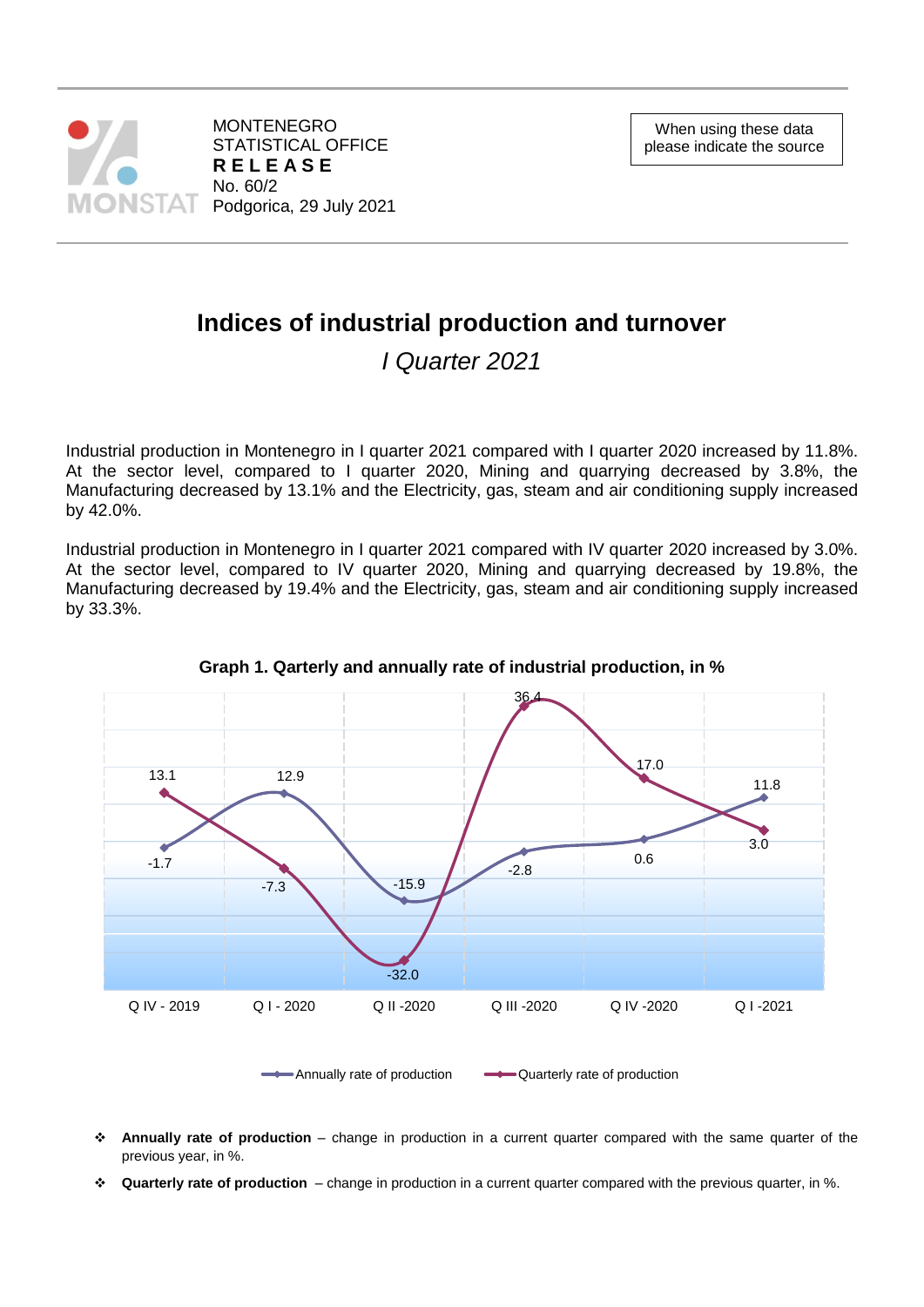| <b>NACE</b><br>Rev.2 | <b>NAME</b>                                                   | Q12021<br>Ø 2020 | Q I 2021<br>Q IV 2020 | Q   2021<br>Q12020 |
|----------------------|---------------------------------------------------------------|------------------|-----------------------|--------------------|
|                      | <b>TOTAL</b>                                                  | 121.1            | 103.0                 | 111.8              |
|                      |                                                               |                  |                       |                    |
|                      | Capital goods                                                 | 128.1            | 102.2                 | 104.5              |
|                      | Consumer durables                                             | 94.0             | 89.8                  | 84.0               |
|                      | Intermediate goods                                            | 88.9             | 79.4                  | 95.5               |
|                      | Consumer non-durables                                         | 68.9             | 77.0                  | 69.3               |
|                      | Energy                                                        | 172.6            | 128.3                 | 138.4              |
|                      |                                                               |                  |                       |                    |
| в                    | <b>Mining and quarrying</b>                                   | 96.5             | 80.2                  | 96.2               |
| 05                   | Mining of coal and lignite                                    | 105.8            | 76.4                  | 94.9               |
| 07                   | Mining of metal ores                                          | 97.9             | 86.8                  | 102.5              |
| 08                   | Other mining and quarrying                                    | 55.4             | 49.5                  | 57.5               |
|                      |                                                               |                  |                       |                    |
| C                    | <b>Manufacturing</b>                                          | 84.4             | 80.6                  | 86.9               |
| 10                   | Manufacture of food products                                  | 91.7             | 82.9                  | 96.7               |
| 11                   | Manufacture of beverages                                      | 61.7             | 53.2                  | 104.7              |
| 12                   | Manufacture of tobacco products                               | 117.0            | 151.6                 | 107.0              |
| 14                   | Manufacture of wearing apparel                                | 74.6             | 78.3                  | 55.3               |
| 15                   | Manufacture of leather and leather products                   |                  |                       |                    |
| 16                   | Manufacture of wood products, cork and similar                | 64.3             | 50.8                  | 125.0              |
| 17                   | Manufacture of paper and paper products                       | 89.9             | 94.3                  | 81.9               |
| 18                   | Printing and reproduction of recorded media                   | 72.6             | 100.3                 | 99.3               |
| 20                   | Manufacture of chemicals and chemical products                | 109.9            | 91.9                  | 133.9              |
| 21                   | Manufacture of basic pharmaceutical products and preparations | 47.8             | 69.8                  | 42.1               |
| 22                   | Manufacture of rubber and plastic products                    | 168.1            | 158.0                 | 165.5              |
| 23                   | Manufacture of other non-metalic mineral products             | 71.1             | 65.7                  | 75.6               |
| 24                   | Manufacture of basic metals                                   | 116.3            | 102.0                 | 116.6              |
| 25                   | Manufacture of fabricated metal products except machinery     | 82.2             | 73.3                  | 88.9               |
| 28                   | Manufacture of other machinery and equipment                  | 126.1            | 103.7                 | 100.0              |
| 31                   | Manufacture of furniture                                      | 94.0             | 89.8                  | 84.0               |
|                      |                                                               |                  |                       |                    |
| D                    | Electricity, gas, steam and air condition supply              | 178.9            | 133.3                 | 142.0              |
| 35                   | Electricity, gas, steam and air condition supply              | 178.9            | 133.3                 | 142.0              |

# **Table 1. Indices of industrial production**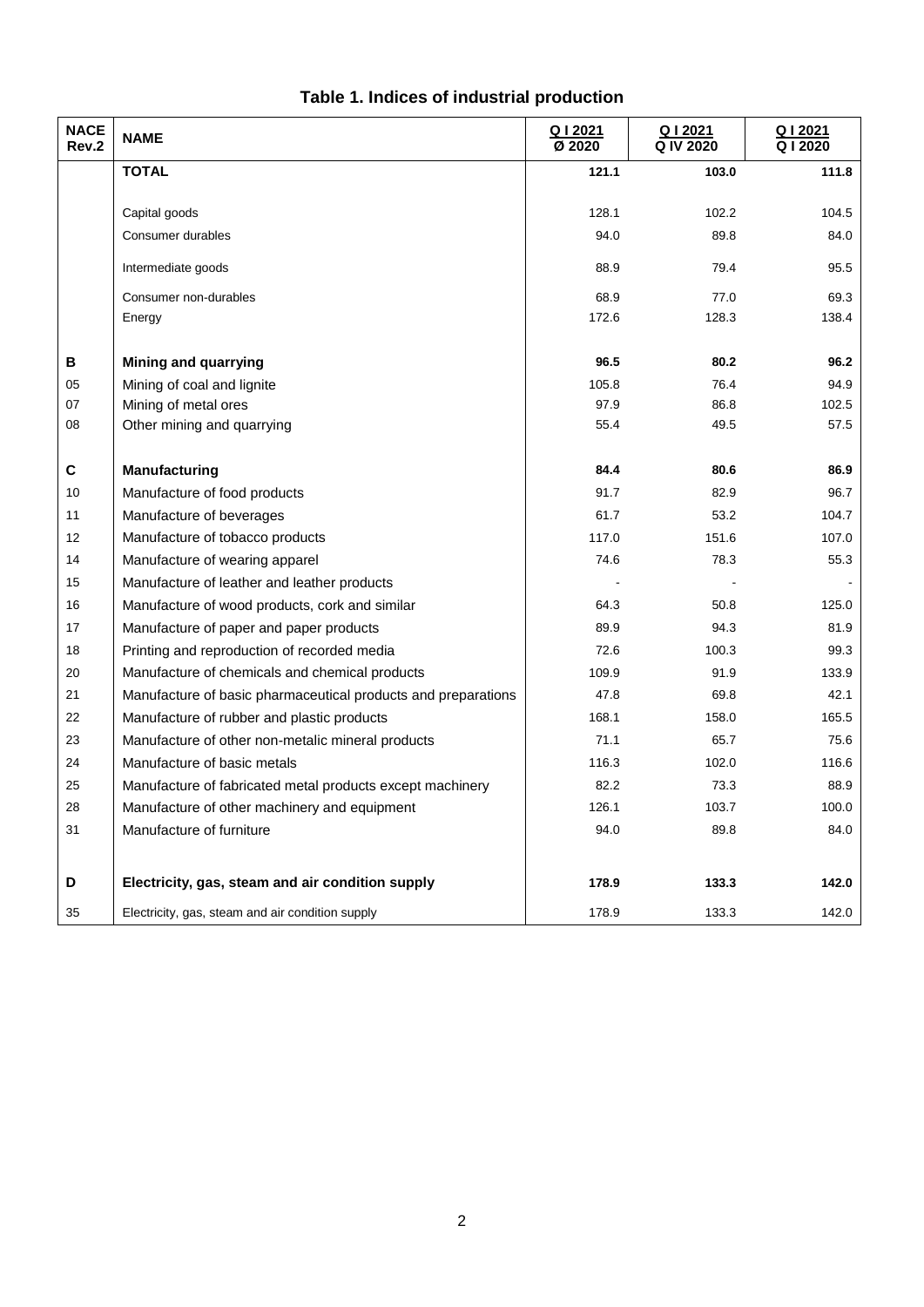Industrial turnover index in Montenegro in I quarter 2021 decreased 21.9% compared to IV quarter 2020, and decreased 0.6% compared to I quarter 2020.



Annually rate of industrial turnover  $\longrightarrow$  Quarterly rate of industrial turnover

- **Annually rate of turnover** change in turnover in a current quarter compared with the same quarter of the previous year, in %.
- **Qarterly rate of turnover** change in turnover in a current quarter compared with the previous quarter, in %.

| <b>NACE</b><br>Rev.2 | <b>NAME</b>                 | Q I 2021<br>Ø 2020 | Q I 2021<br>Q IV 2020 | Q I 2021<br>Q I 2020 |
|----------------------|-----------------------------|--------------------|-----------------------|----------------------|
|                      | <b>TOTAL</b>                | 91.3               | 78.1                  | 99.4                 |
|                      | Of which:                   | 88.8               | 78.3                  | 96.2                 |
|                      | Domestic turnover           | 93.9               | 77.8                  | 102.6                |
|                      | Non-domestic turnover       | 128.6              | 91.4                  | 133.0                |
|                      | Capital goods               | 90.1               | 85.6                  | 91.6                 |
|                      | Consumer durables           | 88.0               | 77.6                  | 95.1                 |
|                      | Intermediate goods          | 86.6               | 74.6                  | 102.2                |
|                      | Consumer non-durables       | 111.3              | 86.4                  | 99.9                 |
|                      | Energy                      |                    |                       |                      |
| В                    | <b>Mining and quarrying</b> | 96.4               | 77.2                  | 95.1                 |
| $\mathbf{C}$         | Manufacturing               | 89.7               | 78.4                  | 100.9                |

**Table 2. Indices of industrial turnover**